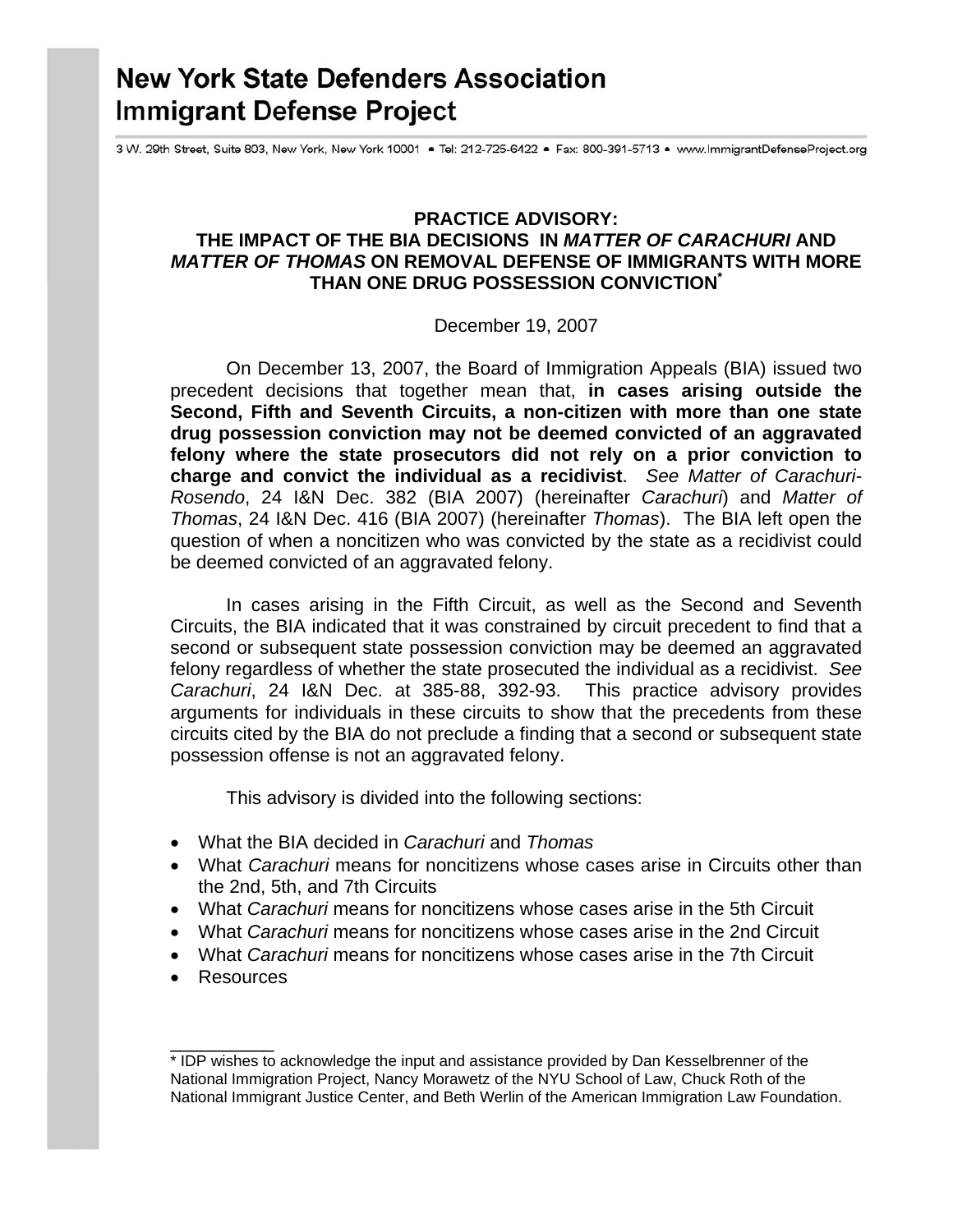## **What the BIA decided in** *Carachuri* **and** *Thomas*

One year ago, in *Lopez v. Gonzales*, 127 S. Ct. 625 (2006), the Supreme Court decided that a state simple possession drug conviction is generally not a "drug trafficking" aggravated felony if the offense would not be a felony under *federal* law. Therefore, since a conviction for a first-time drug possession offense is generally not a felony under federal law, most noncitizens convicted of a single state drug possession offense—although removable—may be eligible to avoid removal by seeking cancellation of removal, asylum, withholding of removal, and/or naturalization because they are not subject to the aggravated felony bars applicable to these waivers or benefits. *See Practice Advisory: Removal Defense of Immigrants in Drug Possession Cases—The Impact of Lopez v. Gonzales* (April 12, 2007), posted on the web at www.nysda.org/idp/docs/07\_PostLopezAdvisoryforRemovalDefense41207.pdf.

Nevertheless, after *Lopez*, the Department of Homeland Security (DHS) has argued that noncitizens with more than one possession conviction could be deemed aggravated felons based on dicta in *Lopez* indicating that state drug possession offenses could "counterintuitively" be deemed "drug trafficking" aggravated felonies if the state offense "corresponds" to the federal "recidivism possession" felony offense at 21 U.S.C. § 844(a) (possession of a controlled substance after a prior drug conviction has become final). *See Lopez*, 127 S.Ct. at 630 n.6. Under federal law, a second or subsequent possession offense *may* be penalized as a recidivist possession felony if notice of the prior conviction has been given and an opportunity to challenge the fact, finality and validity of the prior conviction has been provided in the criminal case. *See* 21 U.S.C. § 851. Up until recently, however, the DHS argued that any second state simple possession drug conviction could be transformed into a "drug trafficking" aggravated felony based on a prior conviction for simple possession. In the DHS' view, it did not matter that the state criminal proceeding did not prove the prior conviction or offer an opportunity equivalent to that under federal law to challenge the fact, finality, and validity of the alleged prior conviction, or even where the prior conviction never came up during the state criminal proceeding.<sup>[1](#page-1-0)</sup>

In *Carachuri*, the BIA rejected the DHS' broad argument and decided that, in the absence of controlling federal court authority finding otherwise, a noncitizen's state conviction for simple possession of a controlled substance "will not be considered an aggravated felony based on recidivism unless the individual's status as a recidivist drug offender was either admitted or determined by a judge or jury *in connection with a prosecution for that simple possession offense*." *Carachuri*, 24 I&N Dec. at 394 (emphasis added). The BIA did not apply this rule in the *Carachuri* case itself—a case that arose under Fifth Circuit

<span id="page-1-0"></span><sup>1</sup> As the BIA noted, the DHS modified its position after oral argument in *Carachuri* to state that "a conviction arising in a State that has *drug-specific* recidivism laws cannot be deemed a State-law counterpart to 'recidivist possession' unless the State actually used those laws to prosecute the respondent." *Carachuri*, 24 I&N Dec. at 391 (emphasis added).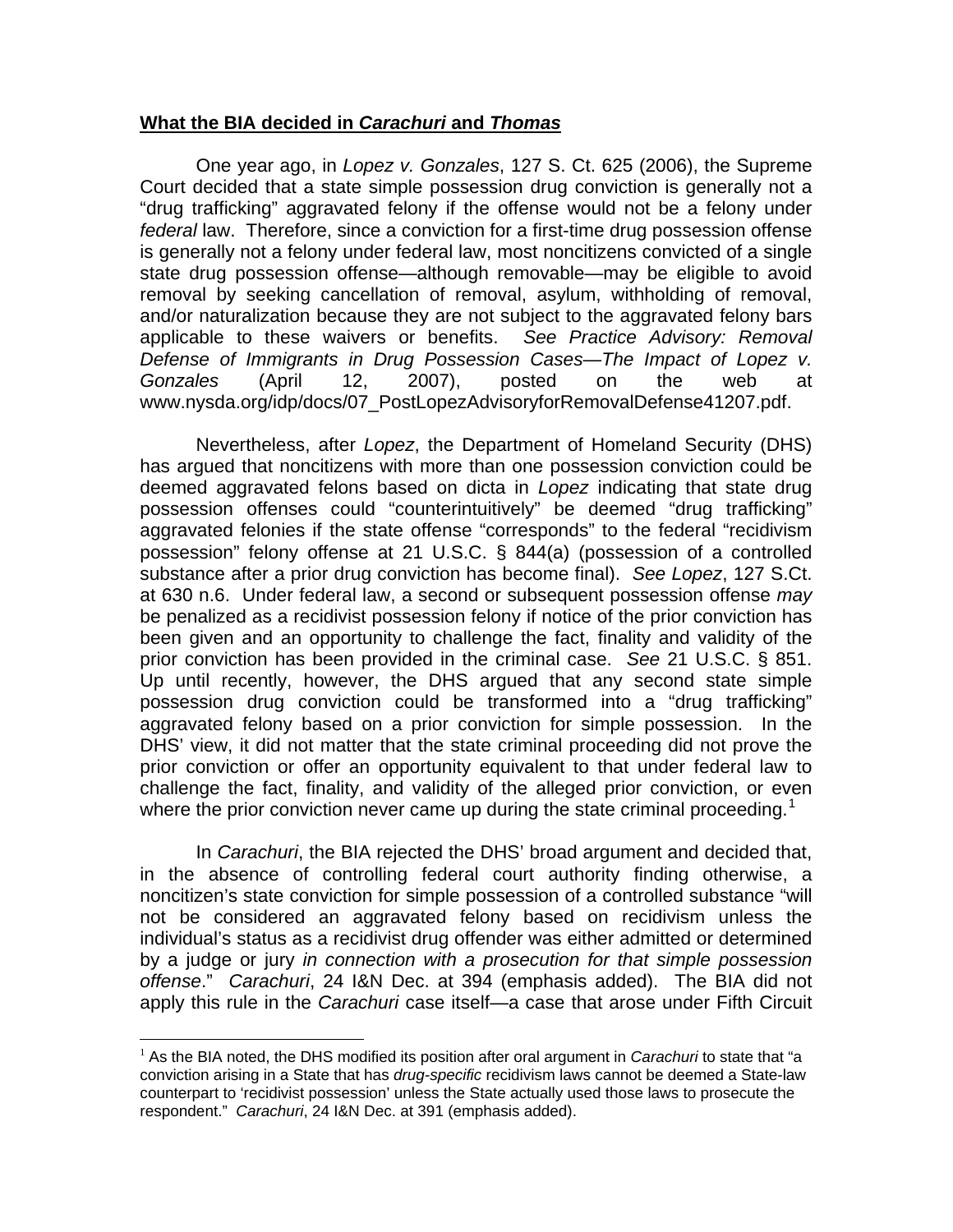law—because it found that it was bound by the contrary Fifth Circuit criminal sentencing decision in *United States v. Sanchez-Villalobos*, 412 F.3d 572, 577 (5th Cir. 2005), *cert. denied*, 546 U.S. 1137 (2006) (finding alternative basis for applying sentence enhancement based on prior conviction of an aggravated felony because drug possession conviction at issue was preceded by another conviction and thus "could have been punished" under 21 U.S.C. § 844(a) as a felony). *See Carachuri*, 24 I&N Dec. at 386-88. The BIA did apply this rule in *Thomas*—a decision issued the same day as *Carachuri* but in a case that arose under Eleventh Circuit law—because it found that the Eleventh Circuit has not ruled on this issue. *See Thomas*, 24 I&N Dec. at 421-22.

# **What** *Carachuri* **means for noncitizens whose cases arise in Circuits other than the 2nd, 5th, and 7th Circuits**

# **A. Conviction not obtained under state recidivist provision**

Under *Carachuri* and *Thomas*, Immigration Judges are now bound—at least in cases arising in jurisdictions outside the Second, Fifth, and Seventh Circuits (see following sections addressing case law in these circuits)—to find that a noncitizen's state conviction for **simple possession of a controlled substance is not an aggravated felony based on evidence of a prior drug conviction** *where the individual's status as a recidivist drug offender was not admitted or determined by a judge or jury in the state criminal proceedings* **relating to the second or subsequent conviction at issue.** The BIA majority in *Carachuri* states:

[T]he purely "hypothetical" approach embraced by the Second, Fifth, and Seventh Circuits (as well as the concurring Board Members) discounts the importance of the respondent's actual offense . . . in favor of an expansive, and apparently noncategorical, inquiry into his larger criminal history. In essence, the hypothetical approach would authorize Immigration Judges to collect a series of disjunctive facts about the respondent's criminal history, bundle them together for the first time in removal proceedings, and then declare the resulting package to be "an offense" that could have been prosecuted as a Federal felony. . . . Without a showing of recidivism within the confines of the State prosecution, we conclude that the State offense cannot be said to proscribe conduct punishable as a felony under Federal law.

*Carachuri*, 24 I&N Dec. at 393.

Essentially, this means that, in most jurisdictions, a noncitizen's second or subsequent state possession conviction should not be deemed an aggravated felony if the state did not charge and prosecute the individual as a recidivist.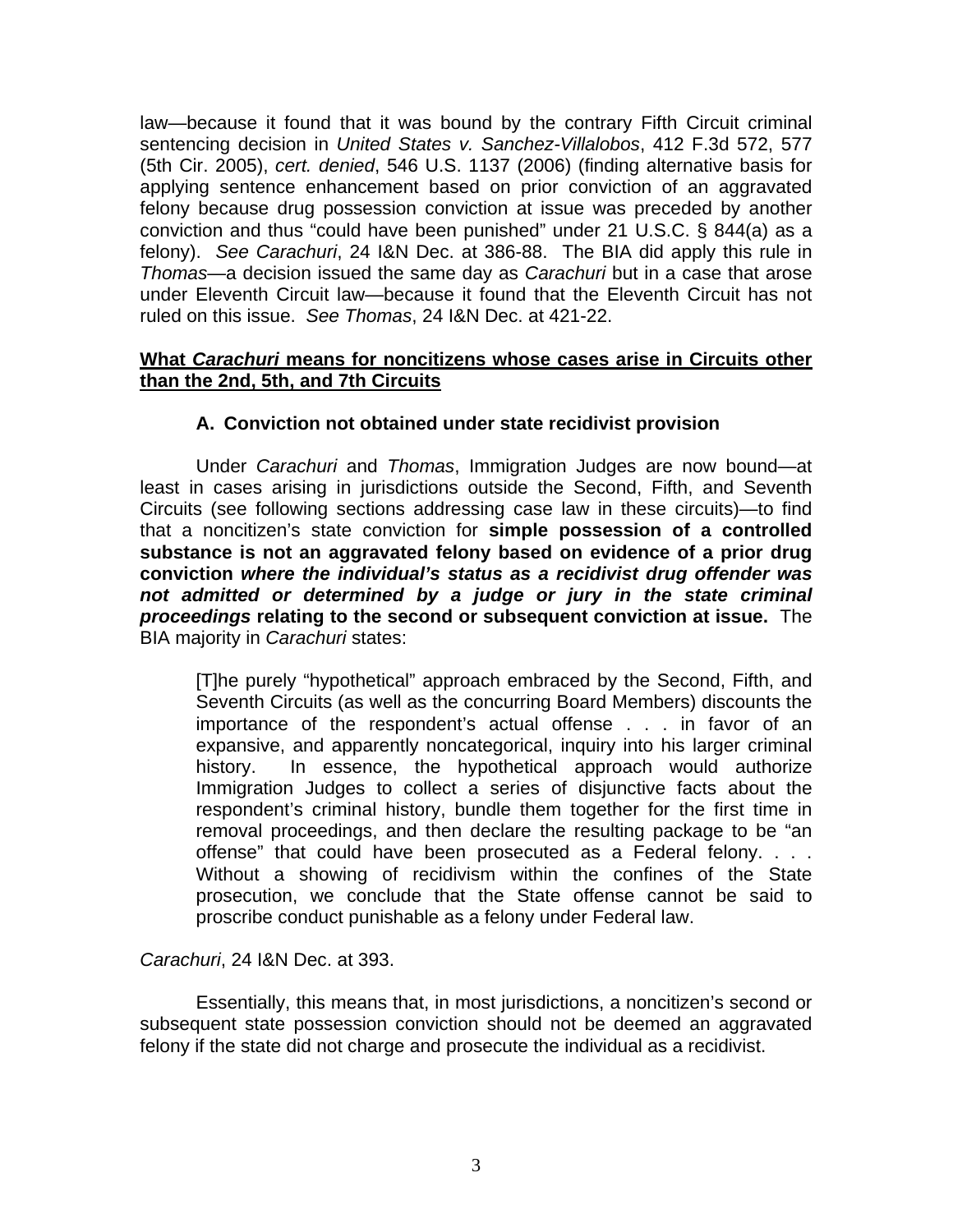#### **B. Conviction obtained under state recidivist provision**

**If an individual was charged and convicted as a recidivist under state law, then, in the majority of jurisdictions, the question is to what extent do the state's recidivist provisions correspond to those under federal law.** *See* 21 U.S.C. §§ 844(a) and 851. Under federal law, a second or subsequent possession offense may not be penalized as a "recidivism possession" felony unless the offense was committed after the alleged prior conviction has become final, *see* 21 U.S.C. § 844(a), and the U.S. Attorney before trial, or before entry of a guilty plea, has filed an information with the court stating in writing the previous conviction(s) to be relied upon, and the defendant has had an opportunity to challenge the fact, finality and validity of the prior conviction(s) in a hearing in which the U.S. Attorney has the burden of proof beyond a reasonable doubt on any issue of fact. *See* 21 U.S.C. 851. The BIA indicates that, at a minimum, the state must have provided the defendant with notice and an opportunity to be heard on whether recidivist punishment is proper in order for a particular crime to be considered a "recidivist" offense. *See Carachuri*, 24 I&N Dec. at 391. The BIA, however, goes on to state the following:

We do not now decide whether State criminal procedures must have afforded the alien an opportunity to challenge the *validity* of the first conviction in a manner consistent with 21 U.S.C. § 851(c). Nor are we now concerned with the timing of notice, or with the burdens and standards of proof applicable to a defendant's challenge to his status as a recidivist. We also reserve the question whether facts about the nature, timing, or finality of prior convictions must be established categorically or otherwise.

*Carachuri,* 24 I&N Dec. at 394, n.10 (citation omitted).

For cases arising in the First, Third and Ninth Circuits, one should also consider the relevant favorable precedents in those circuits. The First and Third Circuits found, prior to *Carachuri*, that second or subsequent state drug possession convictions should not be deemed to correspond to a federal felony under § 844(a) in the absence of some notice and proof in the state criminal proceedings of the prior drug conviction. *See Berhe v. Gonzales*, 464 F.3d 74, 85–86 (1st Cir. 2006); *Steele v. Blackman*, 236 F.3d 130, 137–38 (3d Cir. 2001). The Ninth Circuit has gone further – at least in the immigration context -- and ruled that no second or subsequent state drug possession conviction should be treated as punishable by more than one year's imprisonment and therefore a "felony" punishable under the Controlled Substances Act by virtue of a recidivist sentence enhancement. *See Oliveira-Ferreira v. Ashcroft*, 382 F.3d 1045 (9th Cir. [2](#page-3-0)004). $^{2}$ 

<span id="page-3-0"></span> $\overline{a}$ <sup>2</sup> As the BIA points out, the rationale for the Ninth Circuit interpretation in *Oliveira-Ferreira* may be affected by the decision in a criminal sentencing case currently pending before the Supreme Court and scheduled to be argued on January 15, 2008. *See Carachuri*, 24 I&N Dec. at 386, n.3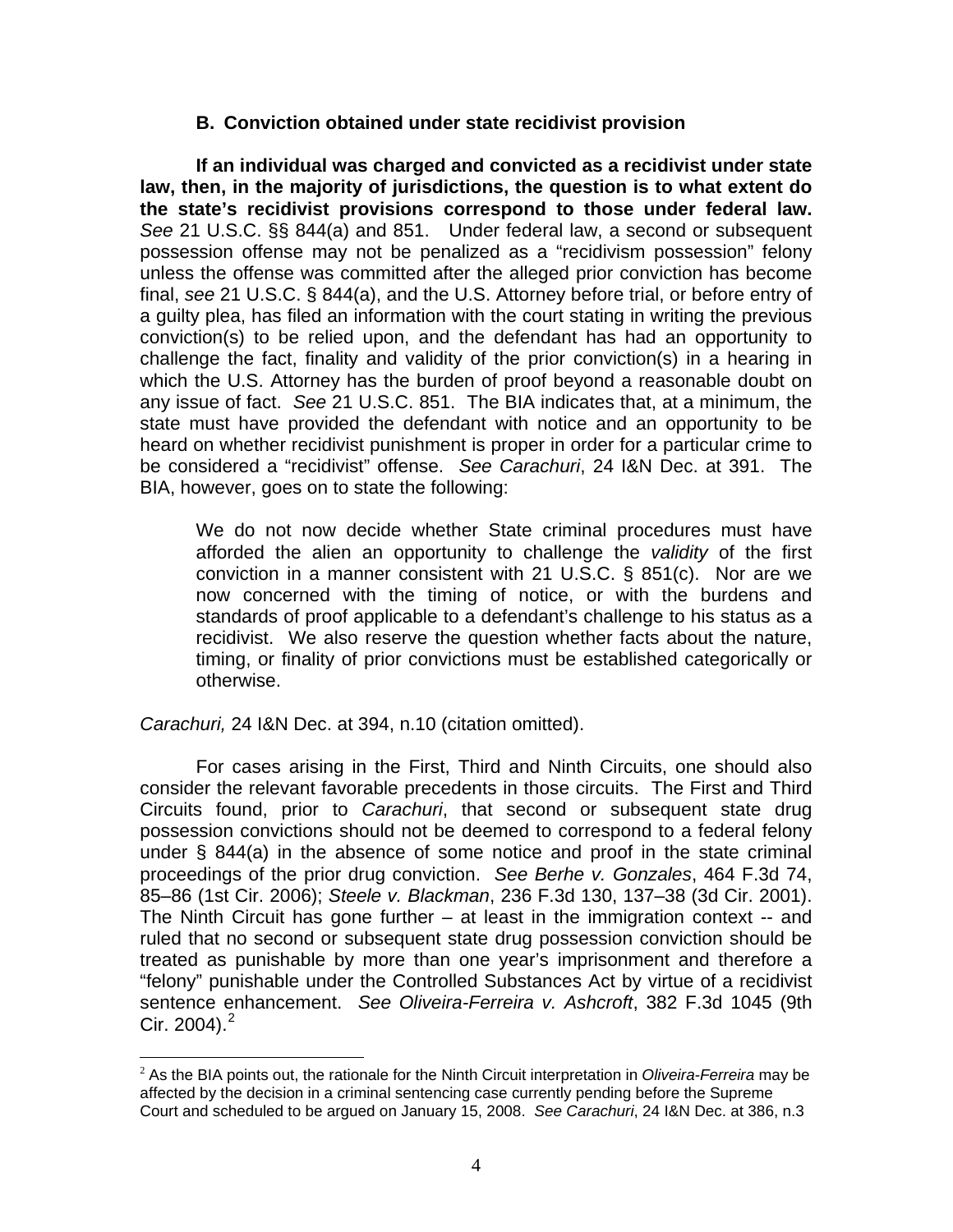# **What** *Carachuri* **means for noncitizens whose cases arise in the 5th Circuit**

 In *Carachuri*, the BIA holds that it is bound in cases arising in the Fifth Circuit to find that an individual's second or subsequent state possession offense may be deemed an aggravated felony even where the individual was not charged and convicted as a recidivist. *See Carachuri*, 24 I&N Dec. at 386-88 (citing *United States v. Sanchez-Villalobos*, 412 F.3d 572 (5th Cir. 2005)). Nevertheless, noncitizens and their lawyers in the Fifth Circuit should raise any available arguments that second or subsequent possession offenses are not aggravated felonies. (For arguments to raise, see practice materials referenced in Resources section at the end of this advisory). Even if Immigration Judges and the BIA reject these arguments based on *Sanchez-Villalobos*, they should be raised to preserve them for Fifth Circuit review or to benefit from any future Fifth Circuit decision in another case making clear that *Sanchez-Villalobos* is not binding precedent on this issue. In fact, the multiple possession issue is raised in at least three cases currently pending before the Fifth Circuit in the criminal sentencing context,<sup>[3](#page-4-0)</sup> and *Carachuri* itself may be appealed to the Fifth Circuit.

 Noncitizens and their lawyers who have cases pending at the Fifth Circuit should argue that *Sanchez-Villalobos* is no longer binding, if it ever was, on resolution of multiple possession issues in the Circuit. First, *Sanchez-Villalobos* was decided pre-*Lopez*, under a standard rejected by the Supreme Court in *Lopez*. [4](#page-4-1) Furthermore, to the extent *Sanchez-Villalobos* applied the correct federal felony standard, it applied it in a manner inconsistent with *Lopez*. *See supra Practice Advisory: Removal Defense of Immigrants in Drug Possession Cases—The Impact of Lopez v. Gonzales*. As the BIA stated, "[i]t is certainly reasonable to believe that the Fifth Circuit may want to reexamine its law in the wake of *Lopez v. Gonzales*. Indeed, . . . we believe *Lopez* points strongly toward a different construction of the statute in 'recidivist possession' cases." *Carachuri*, 24 I&N Dec. at 387. In addition, *Sanchez-Villalobos* was a sentencing decision that reached its determination on the two possession issue in a cursory and conclusory way, unlike the more thorough and complete analysis undertaken by the First and Third Circuits in *Berhe* and *Steele* in the immigration context. *See Carachuri*, 24 I&N Dec. at 392 (noting that the *Sanchez-Villalobos* court did not "address[] or resolve[] the more intricate set of issues raised by the parties here, bearing on how a State drug possession offense may equate to the Federal 'offense' of recidivist possession when the Federal offense itself is compounded

<sup>(</sup>citing *United States v. Rodriguez*, 464 F.3d 1072 (9th Cir. 2006), *cert. granted*, 128 S. Ct. 33 (2007) (No. 06-1646)).

<span id="page-4-1"></span><span id="page-4-0"></span><sup>3</sup> *United States v. Rodriguez de Leon*, Docket No. 07-50347 (briefing completed on 9/10/07); *United States v. Gutierrez-Quintanilla*, Docket No. 07-40494 (briefing completed on 11/2/07); and *United States v. Arevalo-Sanchez*, Docket No. 07-40684 (briefing completed on 12/12/07).<br><sup>4</sup> *Sanchez-Villalobos* applied a state or federal felony approach to drug aggravated felony determinations, see *Sanchez-Villalobos*, 412 F.3d at 576 (offense must "be a felony under either state *or* federal law"), that *Lopez* rejected when it adopted a federal felony only standard. See *Lopez*, 127 S. Ct. at 629-33.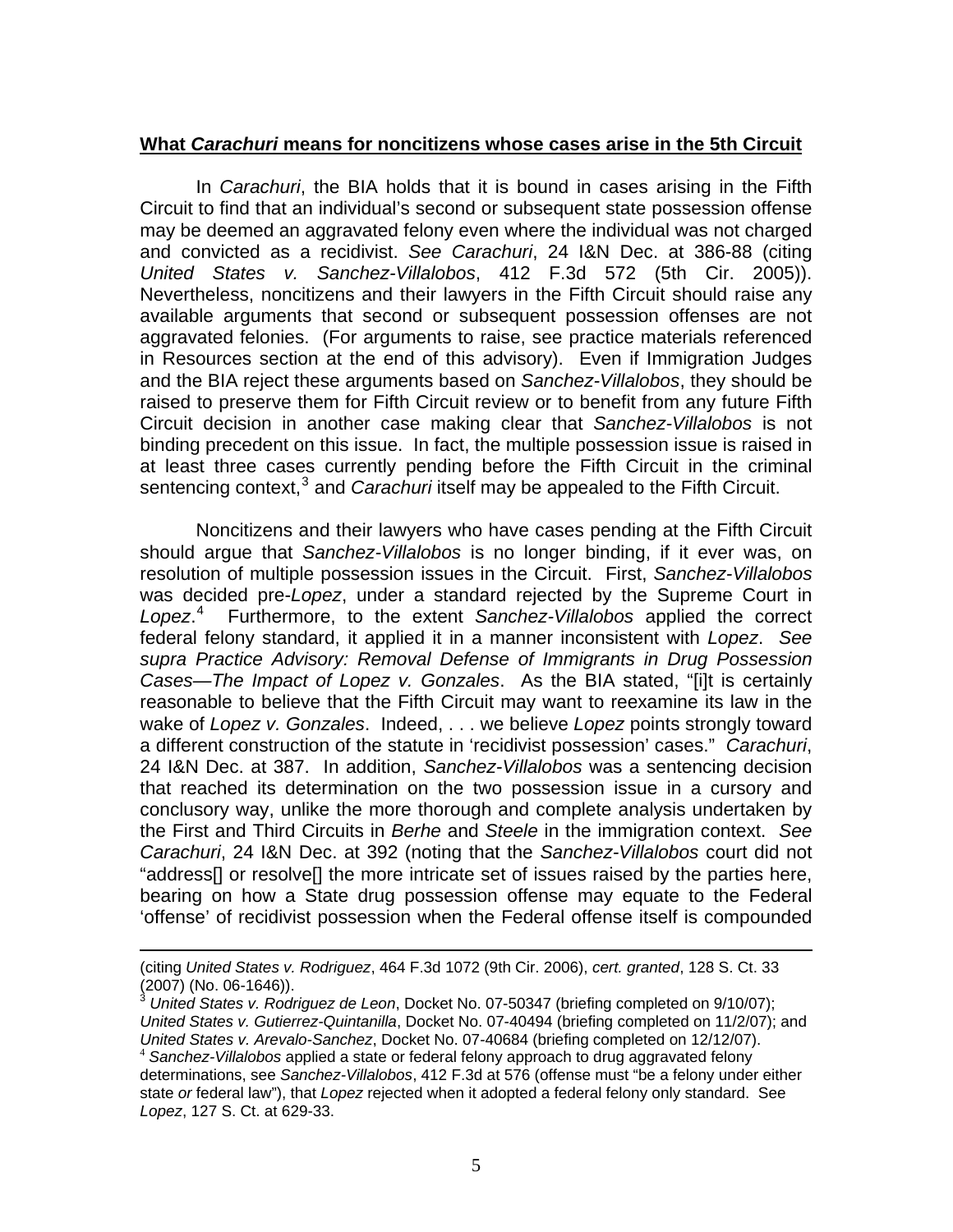out of a disparate collection of elements, substantive sentencing facts, and procedural safeguards within the CSA").

 Finally, and significantly, it should be pointed out that the Fifth Circuit itself has not treated *Sanchez-Villalobos* as binding precedent on the multiple possession issue. Even before *Lopez*, the Fifth Circuit questioned the significance of its alternative holding in *Sanchez-Villalobos* that a second state possession offense could be an aggravated felony under the federal standard. *Smith v. Gonzales,* 468 F.3d 272, 276 n.3 (5th Cir. 2006) ("The effect of Part B [the alternative basis for affirmance] in Sanchez-Villalobos is uncertain"). In addition, after *Lopez* was decided, the Fifth Circuit rejected a government motion to dismiss that argued that *Lopez* requires that all subsequent possession convictions be treated as aggravated felonies. *See Semedo v. Gonzales*, Dkt. No. 06-61102 (5th Cir. 2007). In fact, despite *Sanchez-Villalobos*, the Fifth Circuit not only rejected this request but it granted the petitioner a stay of removal. Moreover, after the government switched tactics and moved for remand in another Fifth Circuit case involving an unpublished Board decision that had relied on *Sanchez-Villalobos*, the Fifth Circuit ordered remand to the Board for reconsideration in light of *Lopez*. *See Bharti v. Gonzales*, No. 06-60383 (5th Cir. 2007). In this case, the government itself had taken the position that the Fifth Circuit has not addressed the issue at hand in this case. The government's papers to the Fifth Circuit stated:

[T]he Board should be permitted, in the first instance, to apply its expertise to this case in light of the Supreme Court's analysis. In particular, remand is appropriate for the Board to determine whether in order for Petitioner's second possession offense to qualify as an aggravated felony, he needed to have been charged under a recidivist statute, or the first conviction needed to have been charged or proven during the criminal proceedings for the subsequent offense. *See* 21 U.S.C. § 851; *Berhe v. Gonzales*, 464 F.3d 74 (1st Cir. 2006). That question has been raised by Petitioner here in his opening brief (as well as in the brief of amici curiae), but does not appear to have been addressed by either the Board or this Court in the context of immigration proceedings.

Respondents' Opposition To Motion of Amici Curiae For Leave to Submit Amicus Brief, *Bharti v. Gonzales*, attached to Brief of Amicus Curiae New York State Defenders Association for Respondent before the BIA, posted at www.nysda.org/idp/docs/07 MatterofC-A-BIAAmicusBriefFinalRedacted.pdf. In fact, despite *Sanchez-Villalobos*, the Fifth Circuit has also recently remanded even a criminal sentencing case involving two prior possession convictions for reconsideration of an aggravated felony sentence enhancement in light of *Lopez*, *See U.S. v. Arevalo-Sanchez*, 2006 WL 870362 (5th Cir. Mar. 21, 2007) (unpublished) ("In light of Lopez, Arevalo-Sanchez's argument has merit"), and flatly rejected the government's arguments in another criminal sentencing case,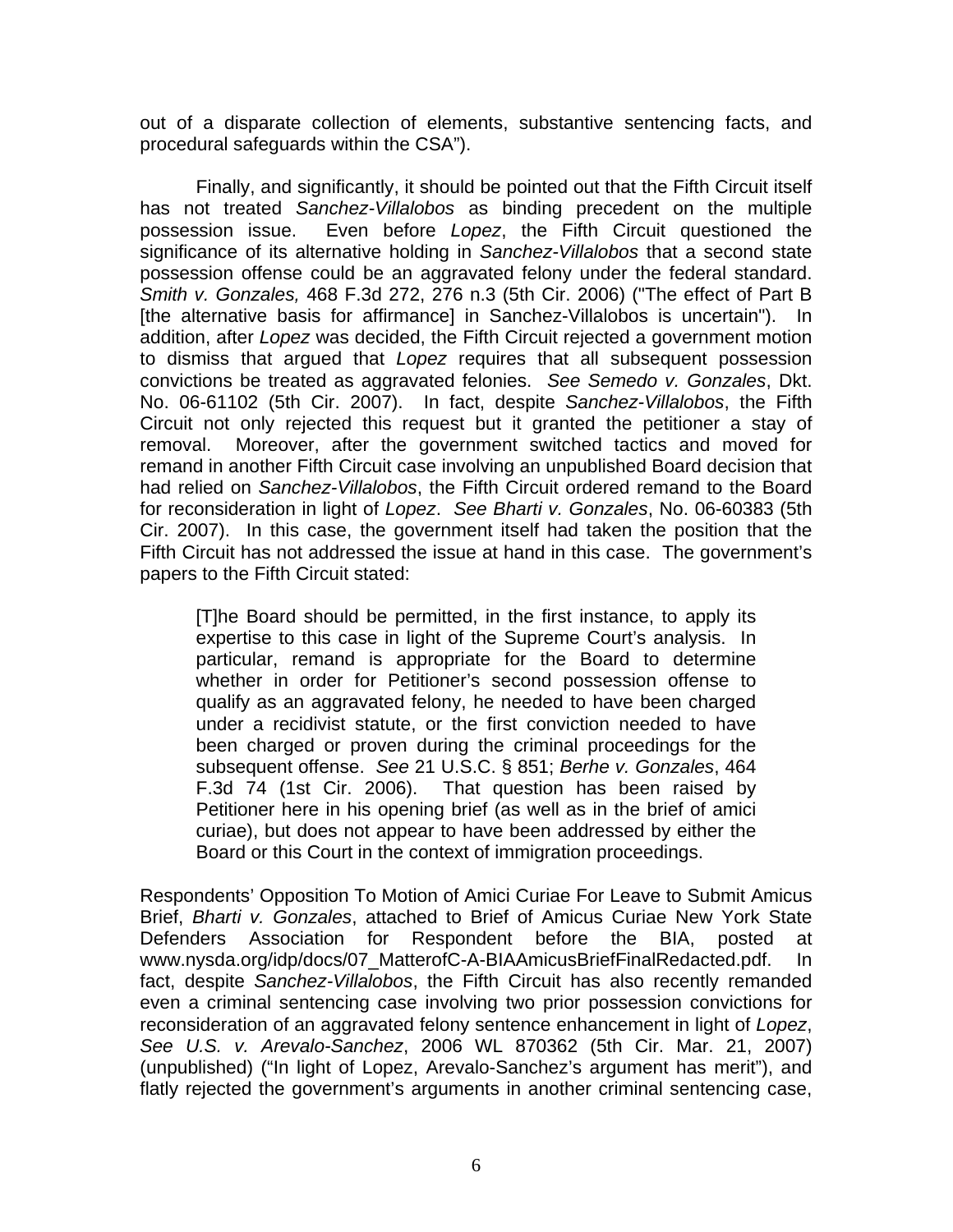*United States v. Galvan-Lozano*, No. 06-41297, 2007 U.S. App. LEXIS 21849, \*3-4 (5th Cir. 2007) (unpublished) ("The government provides no authority . . . to support its assertion that a court of appeals may affirm [an aggravated felony sentencing enhancement] based on drug convictions, which were not individually aggravated felonies, on the ground that the convictions together are the equivalent of a recidivist possession conviction . . .").

Thus, noncitizens and their lawyers should argue that, given *Lopez*, *Sanchez-Villalobos* is no longer good law in the Fifth Circuit. If an individual was not charged and convicted as a recidivist under state law, he or she should argue for application, in the interest of uniformity, of the rule of *Carachuri* to find that the conviction is not an aggravated felony. If an individual *was* charged and convicted as a recidivist under state law, then the individual should make any available arguments that the state recidivist provisions do not correspond to those under federal law. *See* 21 U.S.C. §§ 844(a) and 851.

#### **What** *Carachuri* **means for noncitizens whose cases arise in the 2nd Circuit**

In *Carachuri*, the BIA appears to imply in dicta that it would be bound also in cases arising in the Second Circuit to find that an individual's second or subsequent state possession offense may be deemed an aggravated felony even where the individual was not charged and convicted as a recidivist. *See Carachuri*, 24 I&N Dec. at 392-393 (citing *United States v. Simpson*, 319 F.3d 81 (2d Cir. 2002)). The decision does not note that the Second Circuit expressly stated in *Simpson* that its holding was not binding beyond the criminal sentencing context in which the issue arose in that case. *See Simpson* at 86, n.7 ("We offer no comment on whether such convictions constitute "aggravated felonies" for any purpose other than the Guidelines"). In any event, even if *Simpson* were binding in the immigration context, noncitizens and their lawyers in cases arising in the Second Circuit should point out that this conclusion in *Carachuri* was dicta and then raise any available arguments that second or subsequent possession offenses are not aggravated felonies. (For arguments to raise, see practice materials listed in Resources section at the end of this advisory). Even if Immigration Judges and the BIA reject these arguments based on *Simpson*, they should be raised to preserve them for Second Circuit review or to benefit from any future Second Circuit decision in another case making clear that *Simpson* is not binding precedent on this issue. In fact, the multiple possession issue is raised in at least one case currently being briefed before the Second Circuit. *Martinez v. Gonzales*, Docket No. 07-3031.

 Noncitizens and their lawyers who have cases pending at the Second Circuit (or even those with cases still pending before the agency given that any finding in *Carachuri* with respect to Second Circuit law was dicta) should also argue that *Simpson* was decided pre-*Lopez*, under a standard rejected by the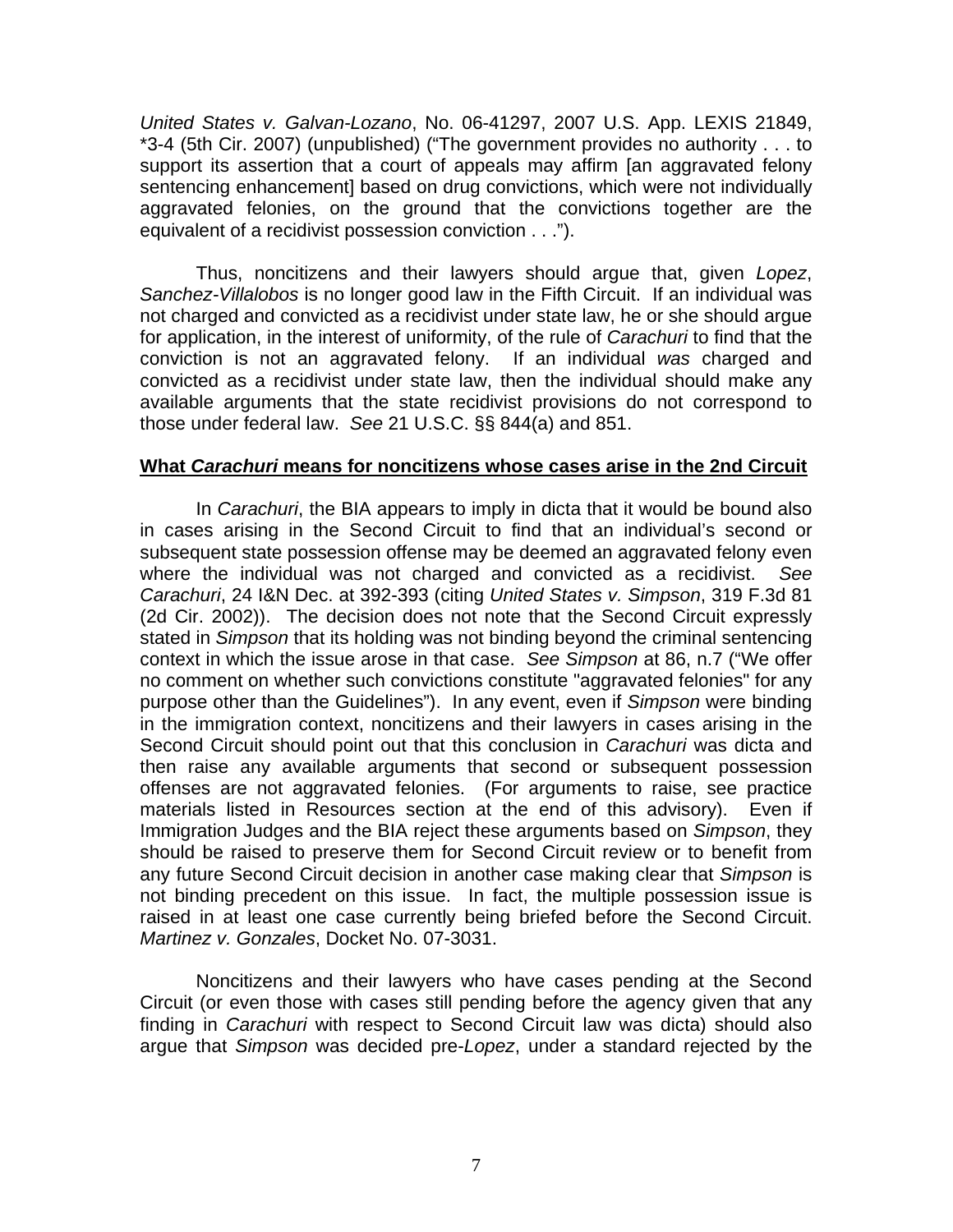Supreme Court in *Lopez*. *[5](#page-7-0)* Furthermore, to the extent *Simpson* applied the correct federal felony standard, it applied it in a manner inconsistent with *Lopez*. *See supra Practice Advisory: Removal Defense of Immigrants in Drug Possession Cases—The Impact of Lopez v. Gonzales*. In addition, *Simpson* was a sentencing decision that reached its determination on the two possession issue in a cursory and conclusory way, unlike the more thorough and complete analysis undertaken by the First and Third Circuits in *Berhe* and *Steele* in the immigration context. *See Carachuri*, 24 I&N Dec. at 392 (noting that the *Simpson* court did not "address[] or resolve[] the more intricate set of issues raised by the parties here, bearing on how a State drug possession offense may equate to the Federal 'offense' of recidivist possession when the Federal offense itself is compounded out of a disparate collection of elements, substantive sentencing facts, and procedural safeguards within the CSA").

Finally, and significantly, the Second Circuit itself has not treated *Simpson* as binding precedent on the multiple possession issue in the immigration context. In fact, in a subsequent immigration case, the Second Circuit explicitly chose not to resolve "this complex issue" in a pro se case lacking full briefing. *See Durant v. INS*, 393 F.3d 113, 115 (2d Cir. 2004), *amended by Durant v. INS*, 2004 U.S. App. LEXIS 27904, at \*2 n.1 (2d Cir. December 16, 2004) ("We are reluctant to adjudicate this complex issue without the benefit of full briefing . . . . Accordingly, we do not address [the issue]"). And, in post-*Lopez* cases raising the multiple possession issue, the government itself has sought remand in at least one case in which the Board in an unpublished opinion had relied on *Simpson*. The Second Circuit's remand order, stipulated to by the government, remands the case to the Board for consideration "in light of *Lopez*," and states that the Board should consider the fact that the immigrant "was not charged under a recidivist statute." *See Powell v. Gonzales*, Dkt. No. 06-5315 (2d Cir. Feb. 7, 2007); *see also Martinez v. Ridge*, Dkt. No. 05-3189 (2d Cir. May 8, 2007); *Sorbo v. Ashcroft*, Dkt. No. 04-1215 (2d Cir. Sept. 10, 2007) (remand orders in other multiple conviction cases at the government's request to provide the agency with an opportunity to reconsider decisions in light of *Lopez*).

Thus, noncitizens and their lawyers should argue that *Simpson* is not the law of the Second Circuit in the immigration context and, even if it were, that it is no longer good law after *Lopez*. If an individual was not charged and convicted as a recidivist under state law, he or she should argue for application, in the interest of uniformity, of the rule of *Carachuri* to find that the conviction is not an aggravated felony. If an individual *was* charged and convicted as a recidivist under state law, then the individual should make any available arguments that the state recidivist provisions do not correspond to those under federal law. *See* 21 U.S.C. §§ 844(a) and 851.

<span id="page-7-0"></span><sup>5</sup> *Simpson* applied a state or federal felony approach to drug aggravated felony determinations, see *Simpson*, 319 F.3d at 85 (offense is an "aggravated felony" when it "can be classified as a felony under either state or federal law"), that *Lopez* rejected when it adopted a federal felony only standard. See *Lopez*, 127 S. Ct. at 629-633.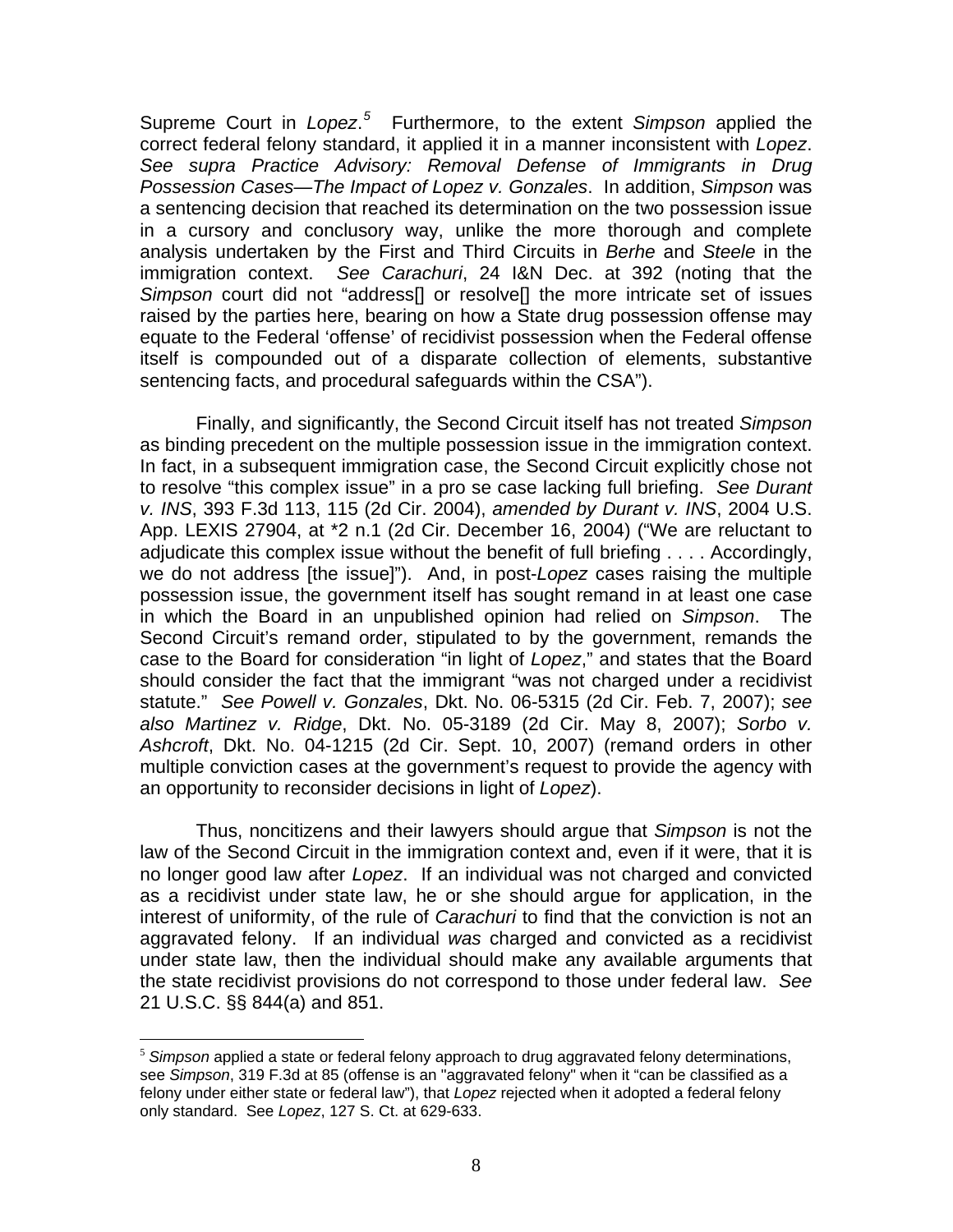## **What** *Carachuri* **means for noncitizens whose cases arise in the 7th Circuit**

In *Carachuri*, the BIA indicates in dicta that it would be bound in cases arising in the Seventh Circuit to find that an individual's second or subsequent state possession offense may be deemed an aggravated felony even where the individual was not charged and convicted as a recidivist. *See Carachuri*, 24 I&N Dec. at 392-393 (citing *United States v. Pacheco-Diaz*, 506 F.3d 545 (7th Cir. 2007)). The decision does not note that the Seventh Circuit has not yet issued its mandate in *Pacheco-Diaz*. Fed. R. App. P. 41(a) (mandate issues 21 days after entry of judgment or seven days after denial of petition for rehearing). This is because Mr. Pacheco filed a petition for rehearing on November 6, 2007 pursuant to Fed. R. App. P. 40(a)(1) and the Seventh Circuit has not denied the petition. In fact, the Court has asked the government to respond. *See United States v. Pacheco-Diaz*, Dkt. No. 05-2264.

In any event, even if the petition for rehearing in *Pacheco-Diaz* is denied, noncitizens and their lawyers in cases arising in the Seventh Circuit should point out that the *Carachuri* conclusion regarding the binding effect of *Pacheco-Diaz* was dicta and then raise any available arguments that second or subsequent possession offenses are not aggravated felonies. (For arguments to raise, see practice materials listed in Resources section at the end of this advisory). Even if Immigration Judges and the BIA reject these arguments based on *Pacheco-Diaz*, they should be raised to preserve them for Seventh Circuit review or to benefit from any future Seventh Circuit decision in another case making clear that *Pacheco-Diaz* is not binding precedent on this issue. In fact, the issue of whether individuals convicted of more than one possession offense may automatically be deemed aggravated felons is currently pending before the Seventh Circuit in a set of consolidated cases raising this issue in the immigration context. *See Fernandez et. al. v. Keisler*, 06-3476, *Jimenez-Mateo v. Keisler*, 06-3987, and *Calderon v. Keisler*, 06-3994 (consolidated as "*Jimenez-Mateo*").

Noncitizens and their lawyers who have cases pending at the Seventh Circuit (or even those with cases still pending before the agency given that any finding in *Carachuri* with respect to Seventh Circuit law was dicta) should argue that *Pacheco-Diaz* is not binding on resolution of the question addressed by *Carachuri*. First, the *Pacheco-Diaz* court did not address the situation of an individual whom the State chose not to charge and convict as a recidivist, and consider whether a resulting non-recidivist disposition in such a case truly corresponds to a federal recidivist felony conviction. *See Carachuri*, 24 I&N Dec. at 392 (noting that the *Pacheco-Diaz* court did not "address[] or resolve[] the more intricate set of issues raised by the parties here, bearing on how a State drug possession offense may equate to the Federal 'offense' of recidivist possession when the Federal offense itself is compounded out of a disparate collection of elements, substantive sentencing facts, and procedural safeguards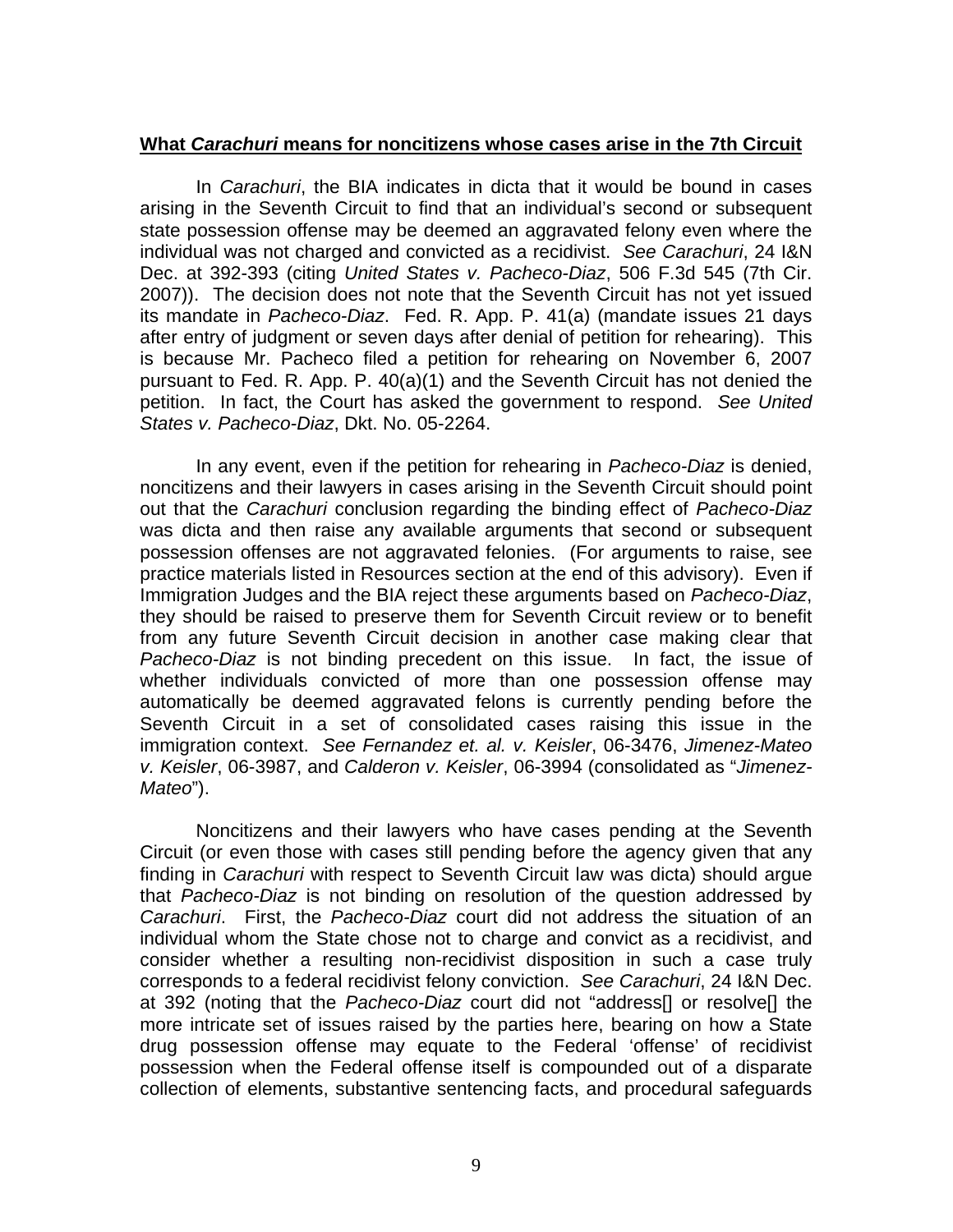within the CSA"). In fact, at oral argument in *Jimenez-Mateo*, at least one member of the panel stated repeatedly that the consolidated immigration cases raised a key legal issue that was not presented to the *Pacheco*-*Diaz* court, namely, whether an immigrant who was not charged and convicted as a recidivist under state law can be labeled a "drug trafficking" aggravated felon. October 30, 2007 Oral Argument in *Jimenez-Mateo*, *available at* www.ca7.uscourts.gov/ fdocs/docs.fwx. To the extent that *Pacheco-Diaz* does not address relevant arguments, it does not bind the Seventh Circuit on these points. *See*, *e.g.*, *Petrov v. Gonzales*, 464 F.3d 800, 802 (7th Cir. 2006) ("Because [prior Seventh Circuit decision] did not mention that subject, it does not contain a holding on the issue").

Second, *Pacheco-Diaz* was briefed and argued before *Lopez*, *see Pacheco-Diaz,* 506 F.3d at 545 (argued November 27, 2006, eight days before December 5, 2006 decision in *Lopez*), and, lacking the benefit of post-*Lopez* briefing, its reasoning is fatally flawed in light of the Supreme Court's analysis in *Lopez*. For example, *Pacheco-Diaz*, which was a sentencing case, relied heavily on sentencing case law, such as *United States v. Perkins,* 449 F.3d 794 (7th Cir. 2006) and *United States v. Henton*, 374 F.3d 467 (7th Cir. 2004), which analyzed punishment under state law where there were no prerequisites for recidivist enhancement. The relevant provision in the Armed Career Criminal Act at issue in those cases direct a court to determine the maximum term of imprisonment for the state offense at issue by looking to *state penalties* and their requirements. *See Perkins*, 449 F.3d at 796 (analyzing the maximum term authorized under Illinois law); *Henton*, 374 F.3d at 469 (same). The *Perkins* and *Henton* decisions analyzed the relevant state statutes and, noting that the state recidivist enhancement provision at issue in those cases has no prerequisites, found that the defendants were subject to a recidivist enhancement that qualified them as "serious drug offenses." *See Perkins*, 449 F.3d at 796; *Henton*, 374 F.3d at 469 (distinguishing *United States v. Williams*, 326 F.3d 535, 538 (4th Cir. 2003), which involved a state statute that had prerequisites for recidivist enhancement). This is a different inquiry than the inquiry under *Lopez*—where the focus must be on *federal penalties*, which do incorporate specific recidivist enhancements requirements.<sup>[6](#page-9-0)</sup> Thus, had the *Pacheco-Diaz* panel focused on the "maximum

<span id="page-9-0"></span><sup>&</sup>lt;sup>6</sup> In Lopez, the Supreme Court analyzed the definition of "drug trafficking crime" in 18 U.S.C. § 924(c) and concluded that only those state convictions that "proscribe conduct punishable as a felony under [ ] *federal* law" are "drug trafficking" aggravated felonies. *Lopez*, 127 S. Ct. at 633 (emphasis added). Thus, *unlike* the inquiry in Armed Career Criminal Act "serious drug offense" cases, for example, *Lopez* clarifies that inquiry in "drug trafficking" aggravated felony cases is *not* about the maximum term of incarceration authorized under *state* law, but is instead focused solely on the maximum term authorized under *federal* law. Under federal law, a recidivist drug possession conviction does have prerequisites, requiring a federal prosecutor to charge in an information, and subsequently establish, a final prior conviction. *See* 21 U.S.C. §§ 844(a) and 851. The Supreme Court has held that these requirements must be met in order for the "maximum term authorized" for an offense to be enhanced under the federal recidivist statute. For example, in *LaBonte*, the Supreme Court held that "for defendants who have received the notice under  $\S$  851(a)(1), as respondents did here, the 'maximum term authorized' is the enhanced term. For defendants who did not receive the notice, the *unenhanced* maximum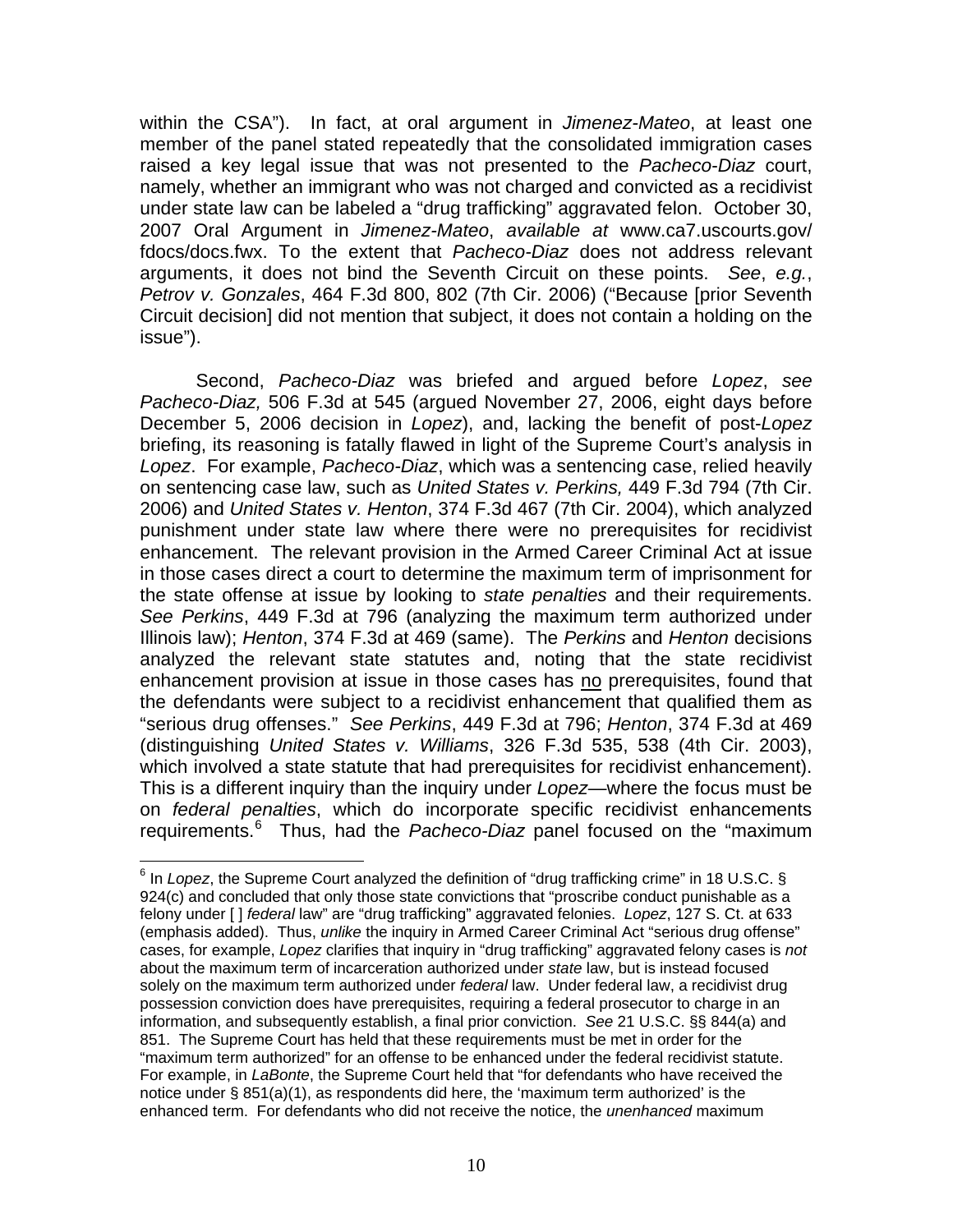term of imprisonment" authorized by *federal* law rather than state law, it would have followed the Supreme Court's decisions in *LaBonte* and *Price* to conclude that "the unenhanced maximum applies" where an individual was not charged as a recidivist and that conviction therefore was not punishable as a felony. *LaBonte*, 520 U.S. at 758-760; *see also supra* fn. 5.

 Third, the *Pacheco-Diaz* panel did not fully consider the implications of its decision in the immigration context, as evident by its failure to even discuss, let alone distinguish, the binding precedents of the First and Third Circuits. *Berhe v. Gonzales*, 464 F.3d 74 (1st Cir. 2006); *Steele v. Blackman*, 236 F.3d 130, 137-38 (3d Cir. 2001); *see also Gerbier v. Holmes*, 280 F.3d 297 (3d Cir. 2002); *McNeil v. AG of the United States*, 2007 U.S. App. LEXIS 20582, \*15-17 (3d Cir. 2007) (recently applying *Steele* and *Gerbier*). Moreover, the cases that the *Pacheco-Diaz* decision did rely on arise in circuits (the Second and Fifth) that no longer consider that contrary case law binding. *See* discussion in two preceding sections of this advisory. The only other decision of a circuit (the Sixth) cited by *Pacheco-Diaz* in support of its position in fact rejected a government claim that an individual's second possession conviction could categorically be treated as an aggravated felony. *See United States v. Palacios-Suarez*, 418 F.3d 692, 700 (6th Cir. 2005) (found that appellant's second drug offense occurred prior to his first conviction becoming final, "[a]ccordingly, he could not be charged under the recidivist provision of the federal statute").

Thus, noncitizens and their lawyers should argue that *Pacheco-Diaz* even if the Seventh Circuit denies rehearing—does not fully resolve questions raised by *Lopez*, at least with respect to questions not addressed in the *Pacheco-Diaz* decision and not yet resolved by the *Jimenez-Mateo* cases. If an individual was not charged and convicted as a recidivist under state law, he or she should argue for application, in the interest of uniformity, of the rule of *Carachuri* to find that the conviction is not an aggravated felony. If an individual *was* charged and convicted as a recidivist under state law, then the individual should make any available arguments that the state recidivist provisions do not correspond to those under federal law. *See* 21 U.S.C. §§ 844(a) and 851.

applies." *United States v. LaBonte*, 520 U.S. 751, 758-760 (1997) (emphasis added). The Supreme Court later applied this rule in *United States v. Price*, 537 U.S. 1152 (2003), remanding that case back to the Fifth Circuit. In its decision following that remand, the Fifth Circuit acknowledged, "[i]n our prior opinion, we concluded Price's 21 U.S.C. § 844 conviction could have been a felony because of his prior convictions. However, Price did not receive notice that these prior convictions could be used. Thus his 21 U.S.C. § 844 conviction *could not be a felony.*" *United States v. Price*, No. 00-51078, 67 Fed. Appx. 243, \*2-3 (5th Cir. 2003) (not for publication) (emphasis added). In other words, a simple possession offense is not punishable as a recidivist felony unless the requirements for charging and establishing recidivism under federal law are met. *Lopez* clarifies that these federal requirements are precisely what matters for the inquiry here, and if the state conviction does not correspond to the federal felony, "it does not count" as an aggravated felony. *Lopez*, 127 S. Ct. at 631.